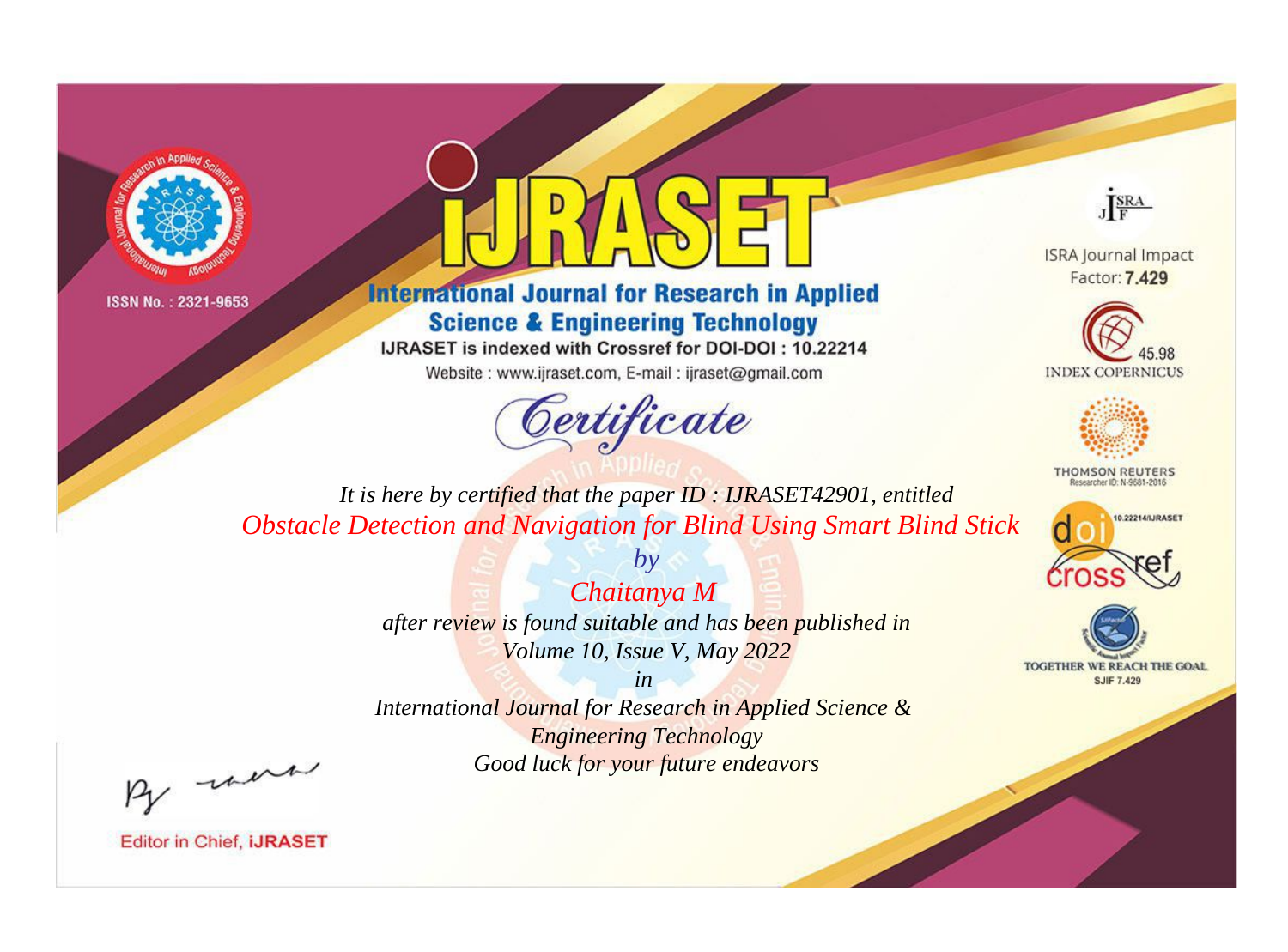



**International Journal for Research in Applied Science & Engineering Technology** 

IJRASET is indexed with Crossref for DOI-DOI: 10.22214

Website: www.ijraset.com, E-mail: ijraset@gmail.com



JERA

**ISRA Journal Impact** Factor: 7.429





**THOMSON REUTERS** 



TOGETHER WE REACH THE GOAL **SJIF 7.429** 

*It is here by certified that the paper ID : IJRASET42901, entitled Obstacle Detection and Navigation for Blind Using Smart Blind Stick*

> *G. Karthik after review is found suitable and has been published in Volume 10, Issue V, May 2022*

*by*

*in* 

*International Journal for Research in Applied Science & Engineering Technology Good luck for your future endeavors*

By morn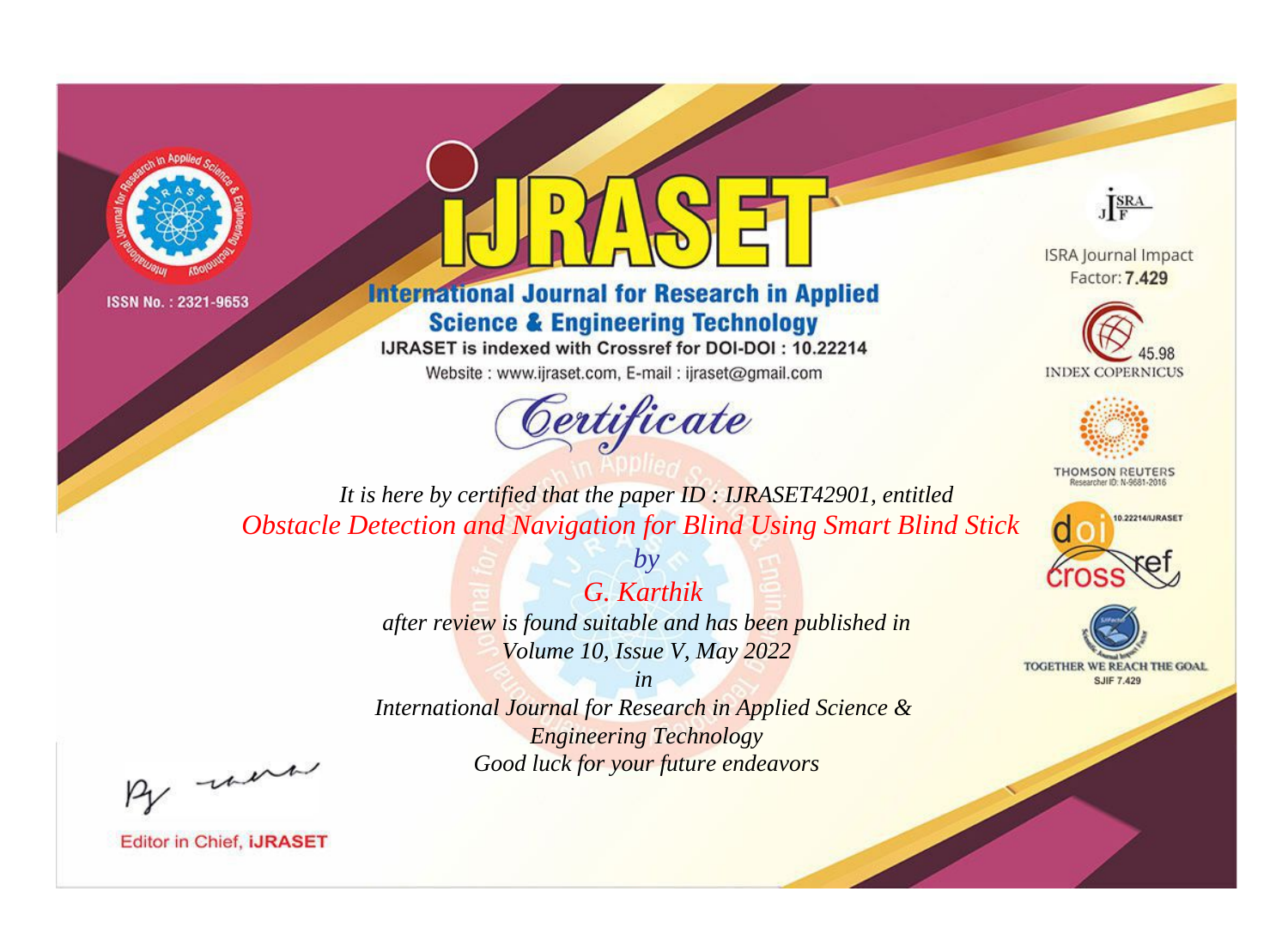



**International Journal for Research in Applied Science & Engineering Technology** 

IJRASET is indexed with Crossref for DOI-DOI: 10.22214

Website: www.ijraset.com, E-mail: ijraset@gmail.com



JERA

**ISRA Journal Impact** Factor: 7.429





**THOMSON REUTERS** 



TOGETHER WE REACH THE GOAL **SJIF 7.429** 

*It is here by certified that the paper ID : IJRASET42901, entitled Obstacle Detection and Navigation for Blind Using Smart Blind Stick*

> *K. Prathyusha after review is found suitable and has been published in Volume 10, Issue V, May 2022*

*by*

*in* 

*International Journal for Research in Applied Science & Engineering Technology Good luck for your future endeavors*

By morn